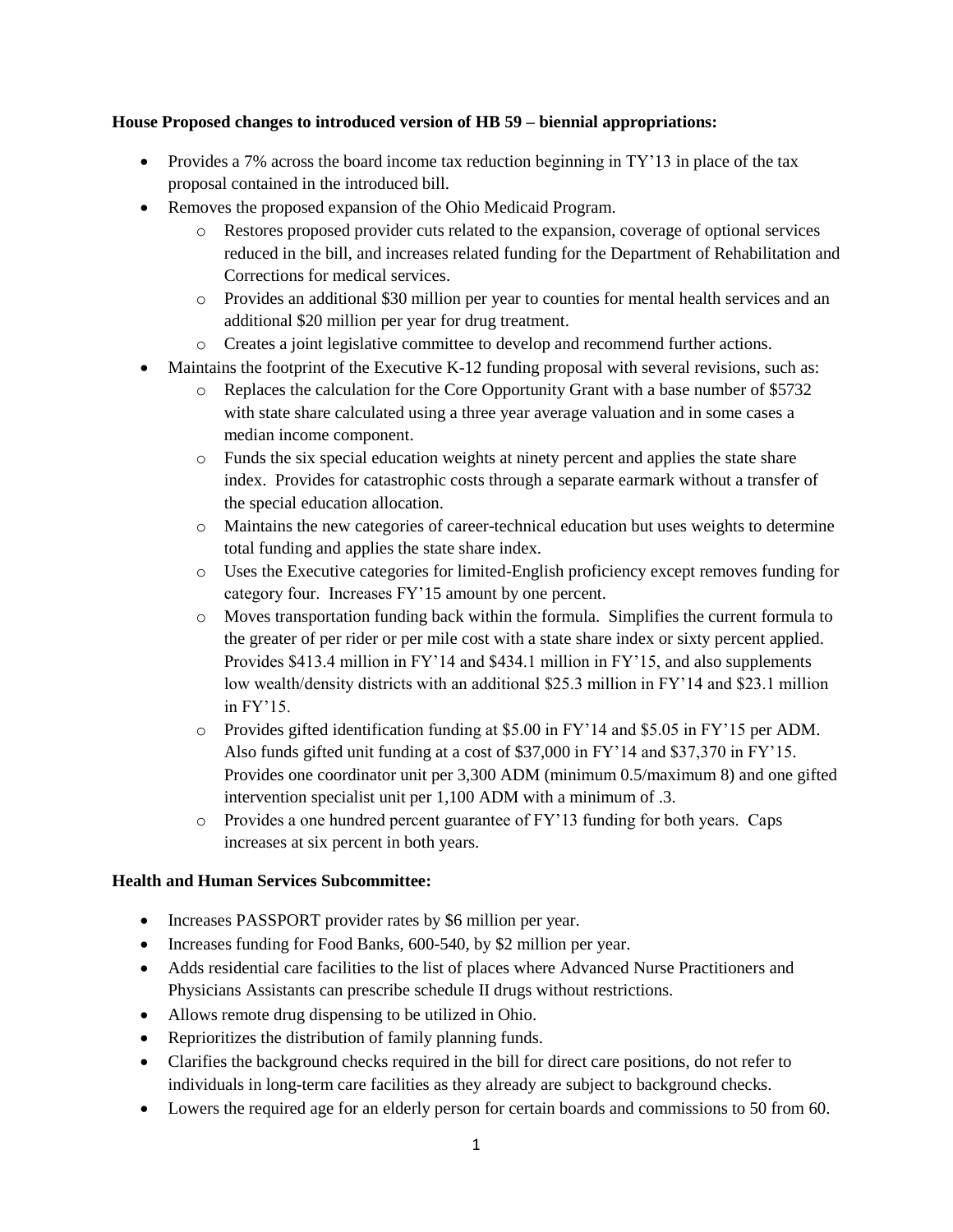- Removes the name change of the Rehabilitation Service Commission.
- Creates the Ohio Parenting and Pregnancy Program.
- Replaces the term ombudsperson with ombudsman as federal regulations do not recognize the former.
- Compels a managed care company to provide 90 days notice when terminating the contract with a pharmacy.
- Authorizes a chiropractor to access and clear athletes to play after exhibiting concussion symptoms.
- Allows an individual to serve more than three terms on a county DD board under extenuating circumstances with a waiver.
- Provides the State Medical Board more flexibility in procurement of temporary hearing examiners.
- Revises the language regarding public health futures to lower the continuing education required for board members to two hours and to remove language related to combined health district levies, certification of sanitarians, new health assessment requirements, and board membership.
- Eliminates a requirement to for a nursing facility operator to file a Medicaid cost report within the first three months of ownership.
- Renames line, 440-474, Infant Vitality.
- Specifies that Medicaid recipients with specialized needs receiving NF services under the alternative purchasing model include those who would otherwise be in a long-term acute care or rehabilitation hospital.
- Revises Nursing Facility Reimbursement Subcommittee recommendations in this bill including eliminating overhead paging beginning July 1, 2015 and the termination of provider agreements for facilities on the Federal Special Focus program for 24 straight months.
- Removes the reorganization of law governing ICF/IID services.
- Accelerates the unbundling of custom wheelchairs from ancillary services to FY'14.
- Removes new requirements governing private water system contractors.
- Permits an individual who quits their job to follow a military spouse to receive unemployment compensation for up to six months, provides that the Department of Jobs and Family services will cover the cost.
- Require Controlling Board approval for changes to appropriations under section 209.40 and 259.190.
- Eliminates changes to the assessment of the costs of a market conduct examination.
- Removes revisions to the certification standards related to the provision of mental health and addiction services.
- DOH020 Repeals the section concerning the Technical Assistance Program (TAP).
- OMA053 Clarifies that the Office of Medicaid is the single state Medicaid agency and eliminates sections referring to appropriations of the Balancing Incentive Payment Program.
- OMA052 Technical corrections regarding the creation of the Office of Medicaid including the numbering of Medicaid Administrative rules and cleans up of ALI restructuring.
- DMH008 Corrects conformity issues with the consolidation of DMH and ADA.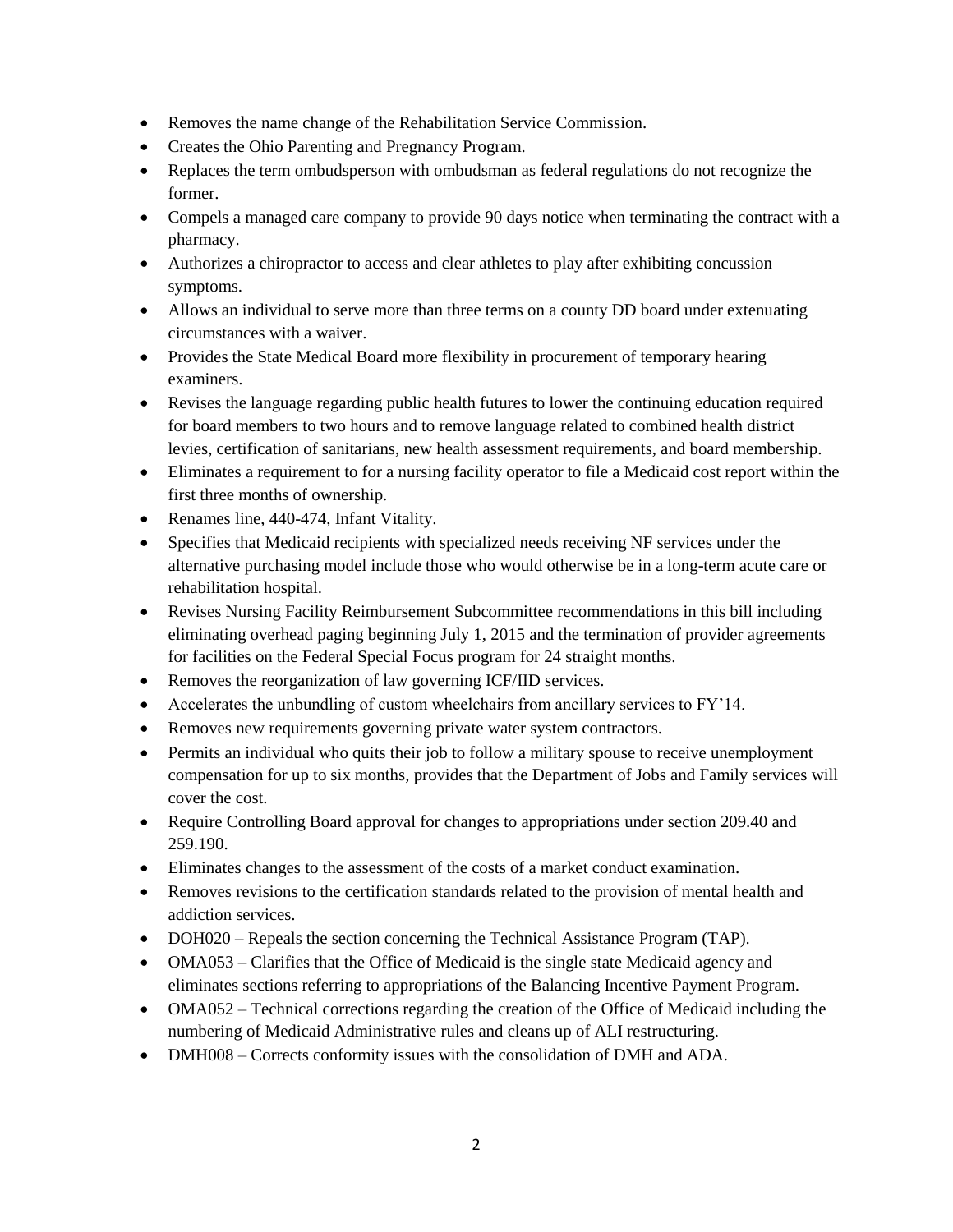#### **Primary and Secondary Education Subcommittee:**

- Increases funding to ESC's by \$22.5 million in FY'14 and \$30 million in FY'15, allows and ESC to apply for grants and clarifies the payment of outstanding obligations.
- Removes the proposed changes to governance relationships between a school district and an ESC.
- Provides \$375,000 per year in funding for Get Ready for Kindergarten, and creates the New Leaders for Ohio Schools pilot project and provides \$500,000 in FY'14 and \$3 million in FY'15.
- Increases Career Technical Education,  $200-545$ , by \$108,100 per year to support the Ohio Prostart program.
- Removes the expansion of the parent triggered reforms pilot.
- Specifies a suspended community schools contract is void if they fail to propose remedies by September 30 of the following school year. Creates the rating of exceeds expectations for community schools.
- Clarifies the priorities of the Straight A Fund and requires Controlling Board approval for grants.
- Maintains the current ratio for school psychologists and speech pathologists.
- Prohibits requiring a student to repeat kindergarten solely because of their age.
- Permits the board of education of a school district or ESC to designate an individual to perform the task of nominating for employment anyone who is related to the superintendent.
- Removes the changes in qualifications for a Lottery Commissioner.
- Increases the amount of the Cleveland Scholarship to \$5,700 per year.
- Eliminates College Credit Plus language.
- Modifies policy for participation in the school facilities assistance program to provide that when a district participates in an expedited program and then becomes eligible if the districts TPP makes up more than 18% of the personal property valuation the districts share will be the lesser of the percentage locked in when the expedited agreement was signed or the percentage using the current wealth percentile rank.
- Creates the Electronic Textbook Pilot Program and earmarks \$3 million per year for this purpose.
- Maintains current law in regard to minimum operating standards.
- Moves the ADM count from once a year to monthly.
- Allows community schools to provide career technical education.
- Prohibit the use of public transportation for children in kindergarten through  $5<sup>th</sup>$  grade.
- Broadens the technology available to be purchased through school security grants.
- Earmarks \$500,000 per year for the Jobs for Ohio Graduates program.
- Allows homeschooled and non-public students the opportunity to participate in extracurricular activities in their home district if their school does not offer them.
- Modifies the language in the bill relating to the minimum school year to reflect legislation passed by the House in the 129<sup>th</sup> General Assembly.
- Establishes the Preparing Students for Education Success Program.
- Re-establishes the authority to participate in Early College High Schools.
- Allows a chartered non-public school to charge a fee not greater than the actual cost accrued for transportation if no public money was used in the purchase of the vehicle.
- Simplifies how County DD boards are reimbursed for services related to preschool students.
- Eliminates the ability for a school district to offer a payment in lieu of transportation and instead sends the district's per pupil transportation amount directly to the student.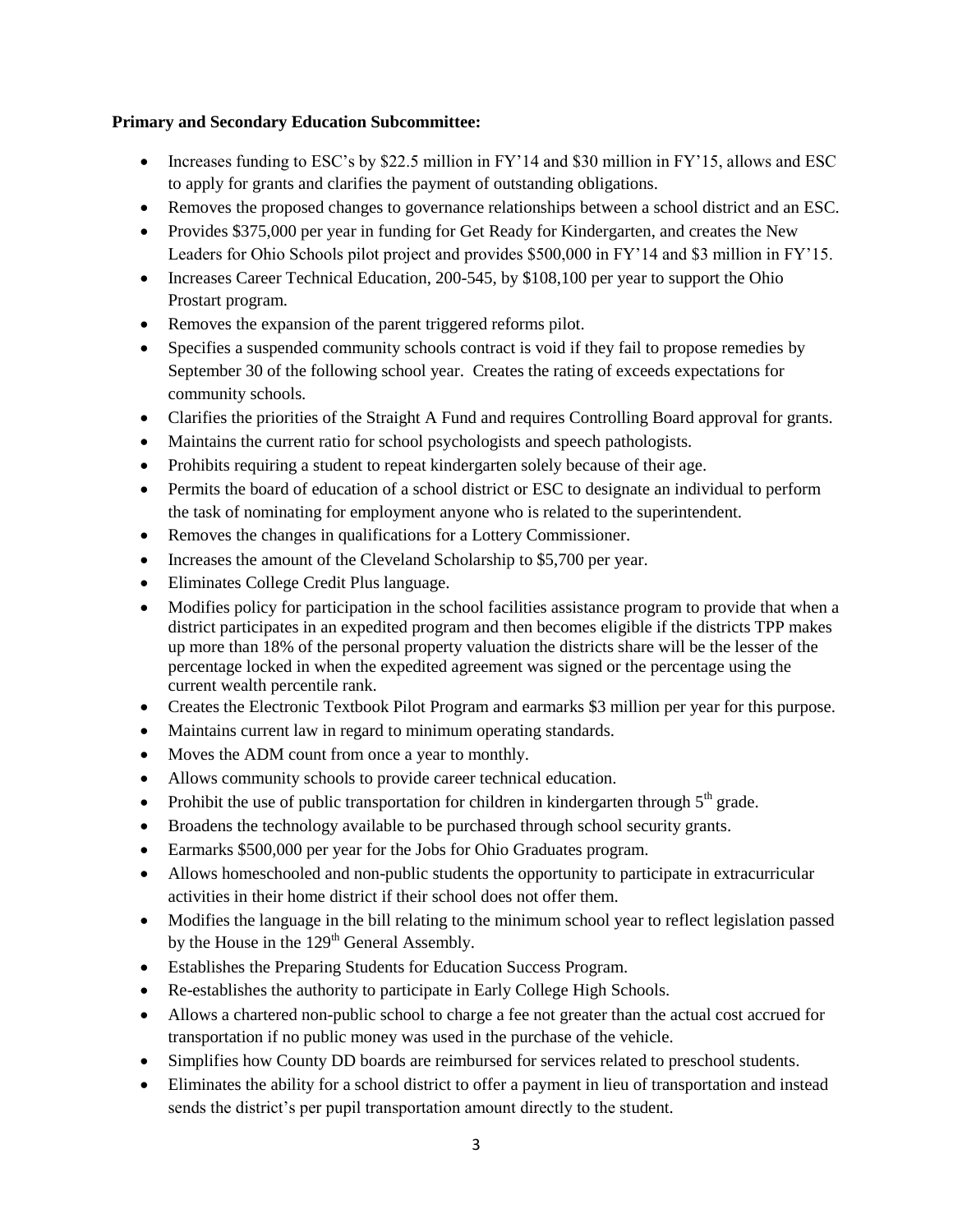- Permits a community school operator to consult with a district regarding transportation.
- Revises the current physical activity pilot to allow for individual building instead of districts to participate and changes the time requirement from a daily to weekly requirement.
- Removes language in the bill revising the distribution of video lottery terminal income.
- Clarifies that schools and districts must account for the expenditure of funds related to certain subgroups of students.
- Reduces funding for the Educator Preparation, 200-448.
- Prohibits a school district, STEM or community school from categorically exempting a student from its reported number of economically disadvantaged students for anything other than family income.
- Conforms statute to an existing State Board of Education rule regarding the distribution of spending for a single district career technical planning district.
- Permits a student in a juvenile detention facility who attended an e-school before incarceration to continue to attend the same school if the facility has the necessary equipment.
- Revises current law regarding the John Peterson Scholarship Program to eliminate the use of both qualitative and quantitative analysis, the assessment of student satisfaction, the fiscal impact and the requirement to contract with researchers to study the program.
- Retains the current earmark of \$675,000 for the distance learning clearing house provided in FY'14 for FY'15.
- Directs the State Board of Education to review and revise academic grade card benchmarks at least every three years.
- Removes the date in relation to the ability to operate a community school in multiple locations.
- Allows a community school to accept responsibility for the transportation of its students before its first year of operation.
- Eliminates changes to the Dual Enrollment Program.
- Provides funding for a SEED school as directed by statute.
- CAC001 Clarifies only an operator's license is transferable, not licenses issued by the Casino Control Commission in general.
- EDU077 Modifies the proposal to shift responsibility of defining failure to show consistent progress for subgroups from the Department to the State Board of Education.
- EDU093 Clarifies eligibility for the EdChoice Scholarship Program if a student is eligible under both instances where a scholarship is offered.
- EDU091 Permits appeal of a lead district's ruling on a Career-Technical Education program by the Department of Education.
- EDU076 Eliminates a report required of districts on the number of children placed with county DD boards in FY'98.
- EDU079 Modifies current law to require that a dropout prevention and recovery school shall be rated at least as meeting standards if the school's graduation rate and the percentage of students in twelfth grade who have attained a passing score on all state achievement tests increases by at least ten percent for two consecutive years.
- EDU084 Changes the name of the Miscellaneous Education Services line to Fees and Refunds.
- EDU090 Requires data used for the transportation formula be reported in EMIS.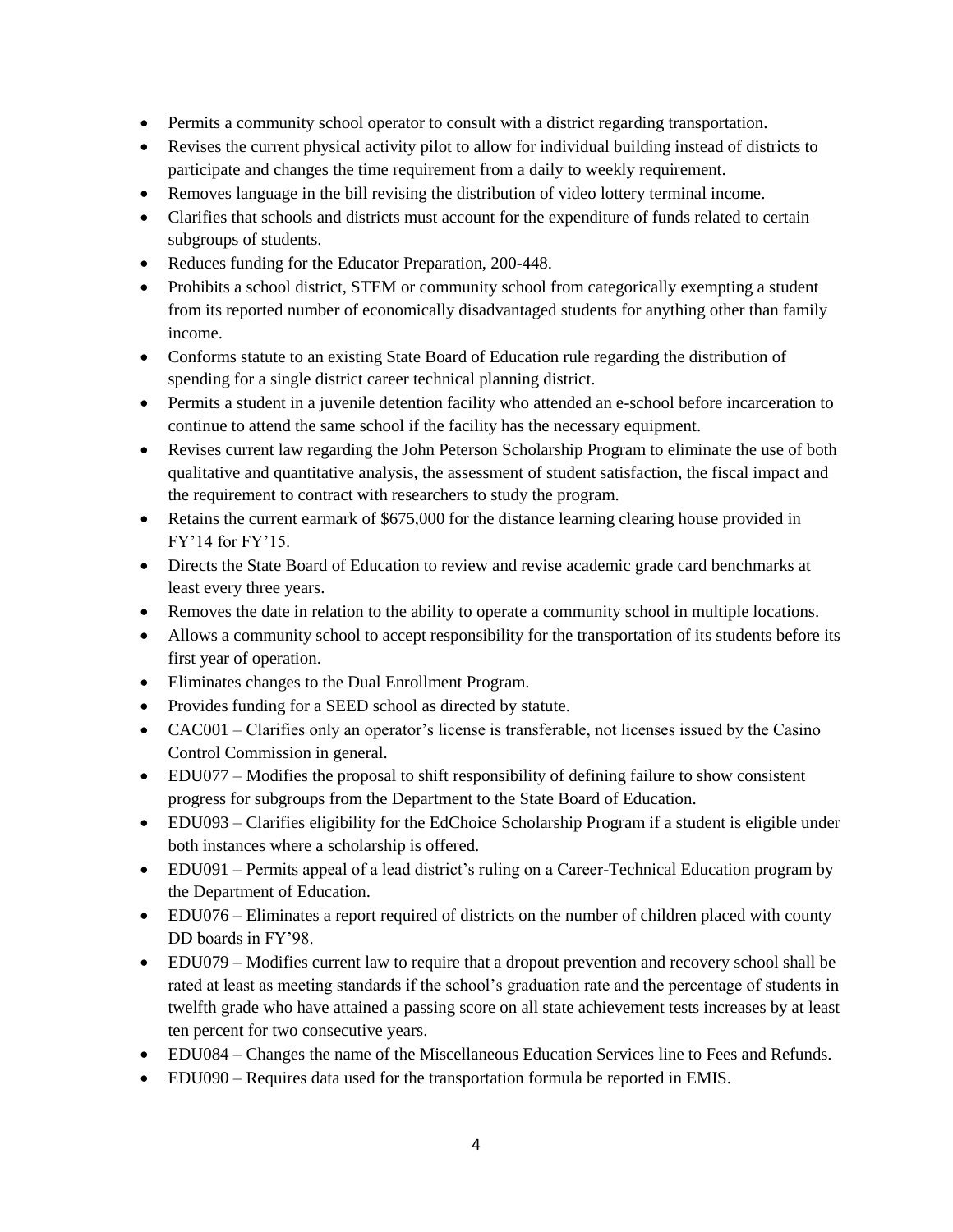- EDU092 Removes language changing policies on Career-Technical Education transfers between districts for shared education contracts, compacts and cooperative education agreements.
- SFC013 Clarifies the timing of actual energy consumption data to be used from the preceding twelve months.
- SFC014 Clarifies the relationship of the Facilities Construction Commission and the Department of Administrative Services as it relates to the Riffe Theater.
- SFC015 Removes a reference to the Ohio Historical Society as a state agency, as it is not.

# **Higher Education Subcommittee:**

- Creates the SSI bridge fund to provide supplemental funding of \$8.1 million in FY'14 to hold campuses harmless in the first year of the transition to the new funding formula.
- Allows a university to establish a fixed tuition price for a four year college education. Permits a one-time 6% tuition increase for universities who proceed with the plan. Requires legislative approval for future increases.
- Increases the funding for the Co-op  $\&$  Internship Program, 235-649, to \$8 million per year (and increase of \$6 million in FY'15) and earmarks \$75,000 per year to each of the following: Ohio University's Voinovich School, The Ohio State University's John Glenn School of Public Policy, the Bliss Institute of Applied Politics at the University of Akron, the Center for Public Management and Regional Affairs at Miami University, the Washington Center Internship Program, the Ohio Center for the Advancement of Women in Public Service at the Maxine Goodman Levin College of Urban Affairs at Cleveland State University, the University of Cincinnati Internship Program, the Center for Regional Development at Bowling Green University, and the Institute for Defense Studies at Wright State University.
- Provides an additional \$1,157,790 per year in Ohio College Opportunity Grant funding to assist students attending proprietary schools.
- Requires the Chancellor to establish the Year-One credit articulation system where graduates of Ohio Technical Centers who meet certain criteria will receive college technical credit hours.
- Appropriates an additional \$125,000 per year for Adult Basic Literacy Education, 235-443.
- Increases funding for the Ohio Historical Society Education and Collections, 360-501, by \$1.25 million per year.
- Eliminates requirements for university or college faculty workloads.
- Provides an additional \$28,104 per year for the Hayes Presidential Center, 360-506.
- Exempts a private nonprofit college or university from liability for a breach of confidentiality when they submit information to a state agency and the breach is the fault of the recipient or a third party.
- Maintains current law in regards to the report on the risk management reserve pool.
- Expands the list to authorize all state universities to accept a resident student who graduated high school without completing the Ohio Core Curriculum.
- Compels the Ohio Board of Optometry to provide and verify continuing education information electronically.
- Retains current law in relation to Director of the Department of Administrative Services requirements to submit job classification plans.
- Increases the Ohio Arts Council Program Subsidies, 370-502, by \$850,000 per year.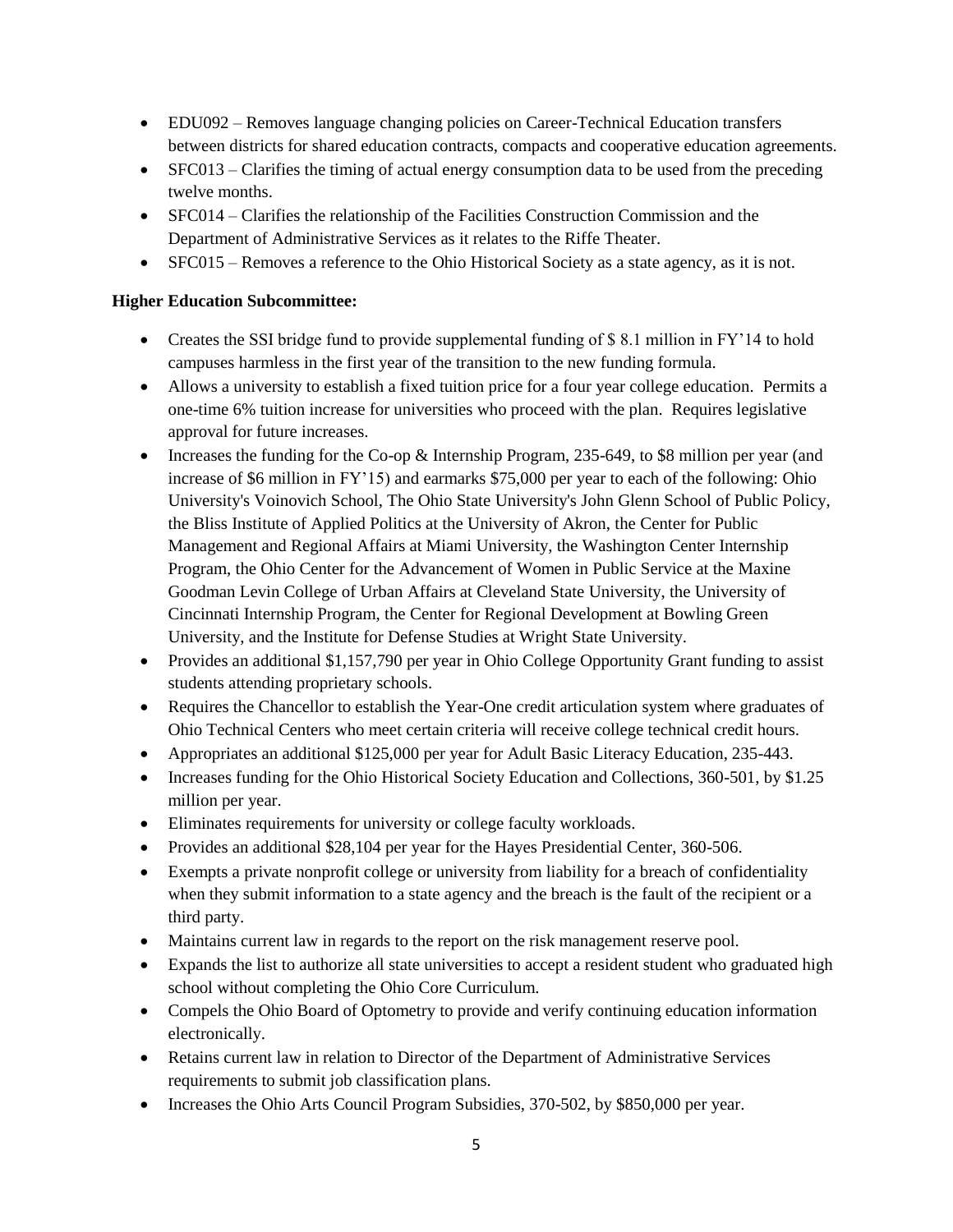- DAS051 Adds the IT Services Fund to the use of DAS building operating costs.
- BOR023 Provides that the Higher Education Information system technology solutions may be provided to the OARnet rather than requiring it.
- BOR019 Transfers appropriations between several lines.

### **Ways and Means Subcommittee:**

- Exempts licensed agricultural commodity handlers from the Commercial Activities Tax.
- Expands the definition of nexus to require internet retailers to collect and remit Ohio sales tax.
- Specifies that a hotel intermediary has substantial nexus to Ohio for purposes of the sales and use tax if they furnish lodgings to hotel in this state.
- Removes the \$25,000 horizontal well impact fee.
- Creates the Oil and Gas Fund and direct proceeds from drilling on state lands to be distributed evenly between the Clean Ohio Program and for the maintenance of state parks.
- Eliminate the Board of Tax Appeals revision from the bill.
- Requires the Department of Taxation to publish a method of online registration for electronic income tax filing.
- Authorizes a Convention Facilities Authority in a county of less than 250,000 to allocate not more than fifteen percent of the preceding years lodging tax revenue to county and municipal tourism facilities and programs and any purpose related to a fairground.
- Reverts to current law in regards to surety bond requirements for wholesale cigarette dealers.
- Removes the proposed change to the definition of a related entity.
- Extends by five years the deadline by which an owner of a qualified energy project must submit a property tax application to qualify for the exemption.
- Restores current law regarding the disclosure of severance tax information.
- Exempts retirement pay of uniformed officers of the US Public Health Service and the National Oceanic and Atmospheric Administration from the state income tax.
- Allows for a combined property tax levy for fairgrounds, soil and water conservation and extension service funding.
- Omits proposed changes to county appraisal cycles.
- Lowers the motor vehicle fuel tax on liquefied natural gas to 28 cents per gallon from 44 cents per gallon.
- Clarifies that Charter Counties, not just those with a County Commission, can levy certain taxes on alcohol, beer and cigarettes.
- Exempts property held of occupied by a fraternal organization that has operated in Ohio for over 100 years from property taxation.
- Removes changes to income tax apportionment.

# **Agricultural and Development Subcommittee:**

- Creates a pilot program in the Cleveland Metropolitan and Cincinnati Public School Districts to teach agricultural education.
- Increases appropriations for Cooperative Extension Service, 235-511, by \$865,748 and the Ohio Agricultural Research and Development Center, 235-535, by \$1,026,100 per year.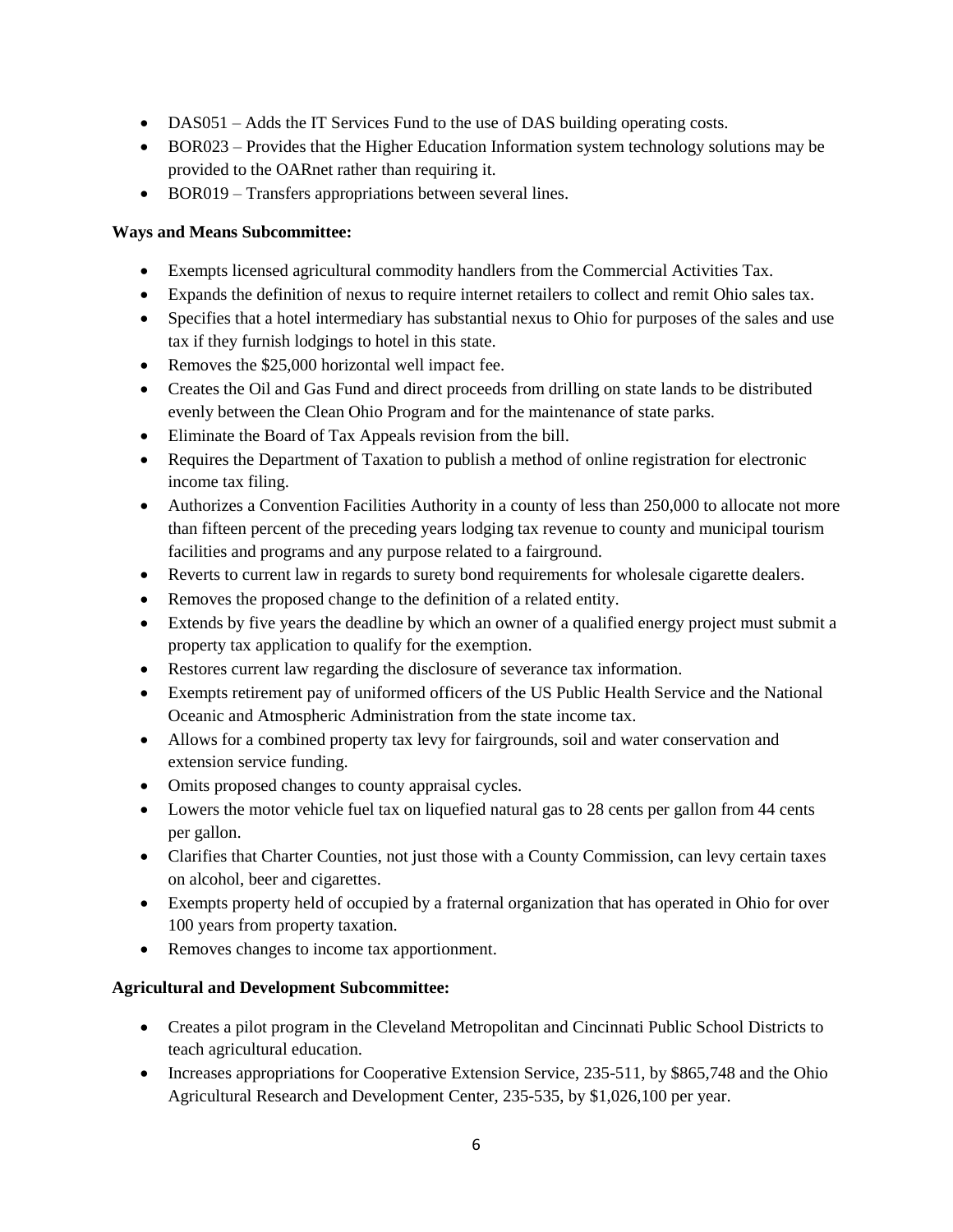- Earmarks \$8.7 million of \$13 million Technology Programs and Grants, 195 532, for Edison Centers.
- Restores funding for the Sea Grants, 235-402, at \$285,000 per year.
- Defines Therapeutic Wilderness Camp in statute.
- Changes from 750 to 1250 feet the minimum setback requirement for the blades of a wind turbine at an economically significant wind farm.
- Revises how the Director of Agriculture may amend agricultural marketing programs.
- Change the deadline for the State Treasurer's annual report to December 31.
- Exempts wells that are not used for human consumption from certain regulations.
- Revises percentage of Home Energy Assistance Block Gran Fund that may be used for HEAP Weatherization from up to fifteen percent to fifteen percent.
- Maintains current funds from which interest may be transferred to the Tobacco Oversight Administration and Enforcement Fund.
- Maintains current unclaimed funds law.
- Removes provisions related to technologically-enhanced naturally occurring radioactive material.
- Compels the Superintendent of Financial Institutions to develop a statewide database of loans made under the short-term lending law.
- Deletes proposed changes to the 404 permitting process.
- Adjusts appropriations between the Developmental Services Agency lines for Appalachian Development Districts and Appalachian Assistance.
- Permits the Funeral Director and Embalmers Board to seek a fee increase.
- Strikes language in the introduced version related to the assignment or transfer of an oil or gas lease.
- Requires the operator of an agricultural tractor to hold a drivers license when transporting people.
- Provide certain exemptions from holding an auctioneers license when no compensation is received.
- Removes proposed changes to brine disposal requirements.
- Conforms criminal sanctions for a non-compliant NPEDS permit holder who operates a confined animal feeding operation (CAFO) with federal regulations.
- Appropriates \$150,000 per year for the Ohio-Israeli Agricultural Initiative, 195-537.
- Changes references to the OSU Cooperative Extension to OSU extension.
- Omits changes related to production reports for oil and gas wells.
- Restricts authority for state agencies to contract with third parties for financial transaction devices outside of ORC 135.40.
- Funds a \$10 million capital appropriation to create an integrated technology infrastructure system in the State Treasurer's Office.
- Deletes language regarding the recovery of costs incurred by the EPA to abate or prevent pollution.
- Retains current law in relation to point of sale systems by the Division of Weights and Measures.
- Adds counties, townships and municipalities to the list of entities from which a county auditor to may withhold funds to pay debt service on a Market Access Program obligation.
- Strikes unnecessary legislative intent references in relation to biomedical research.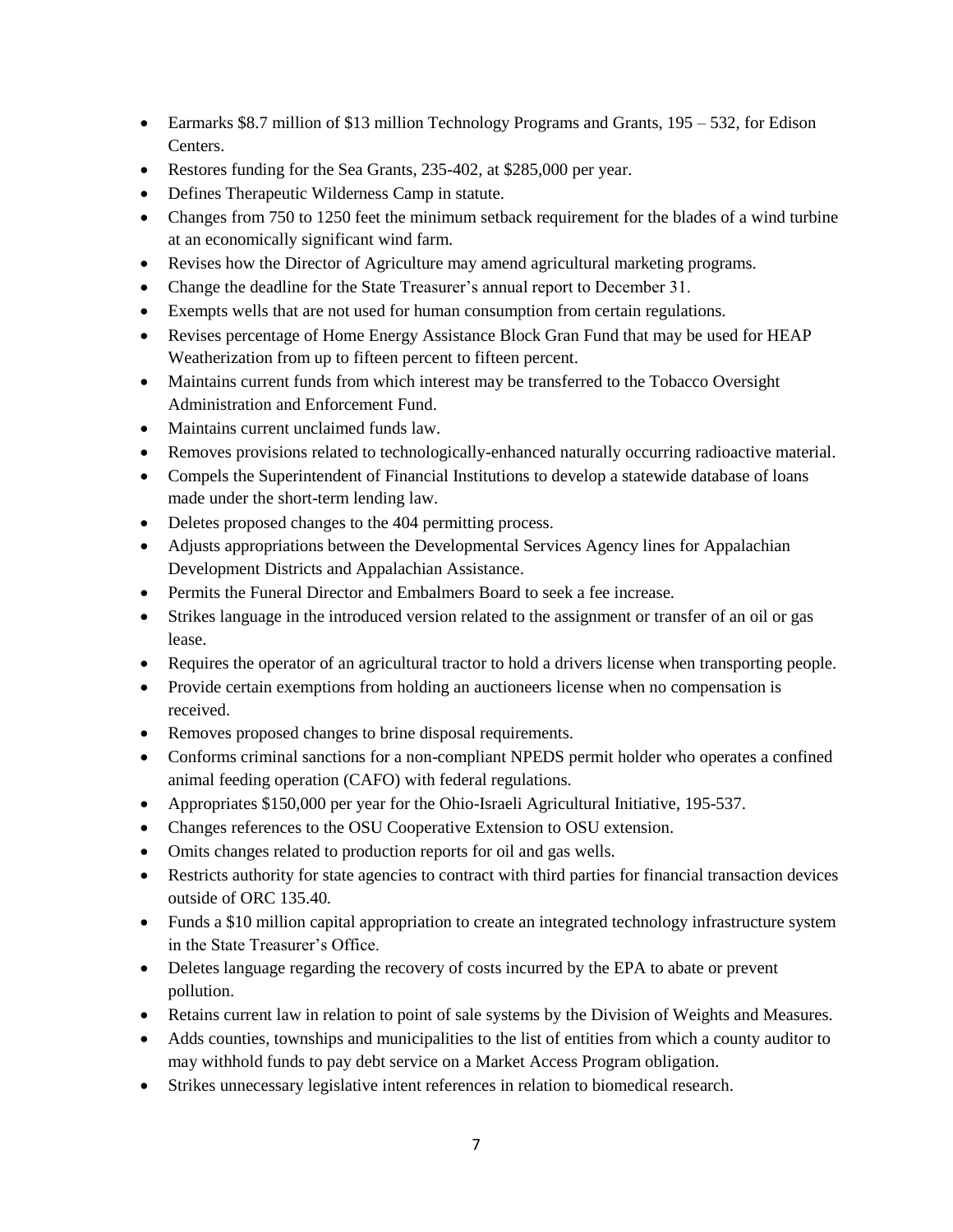- Eliminates changes to the definition of watercraft and to regulations of watercraft owned by liveries.
- AGR018 Cleans up provisions related to Senate Bill 130 from the  $129<sup>th</sup>$  General Assembly.
- AIR003 Transfers funding for the Energy Strategy Development Program to the Ohio Facilities Construction Commission from the Department of Administrative Services.
- COM020 Provides greater flexibility to local fire departments by allowing up to \$500,000 per year from line 800-639, Fire Department Grants, to be used for certification classes.
- DEV021 Adds several dormant funds to the list abolished by this bill.
- DEV022 Clarifies the match amount required of a local government for the Alternative Fuel Transportation Fund.
- DEV023 Retains the Minority Business Development Line Item.
- DNR025 Restores the Director of Agriculture's ability to swap wild animals with other states, federal agencies or zoological organizations.
- EPA022 Eliminates the sunset for the application fee for a public water system.
- EPS023 Allows the Clean Diesel School Bus fund to be used to convert or retrofit dieselpowered school buses to use Compressed Natural Gas, alternative fuel or hybrid engines.

# **Transportation Subcommittee:**

- Sets the effective dates for sections regarding the Public Defender and the Department of Youth Services for July 1, 2013.
- Increases funding for RECLAIM Ohio, 470-401, by \$500,000 per year.
- Eliminates the exemption for fingerprint records checks for childcare workers, foster and adoptive parents who cannot provide them as this exemption conflicts with federal law.
- Removes land conveyances related to the Department of Rehabilitation and Corrections.
- Changes current law to eliminate need to recertify willingness to donate organs at every license renewal.
- Extends the period for which a licensed barber may hold a non-valid license without retesting from three to six years.
- AGOCD40 Rename the Collection Outside Counsel Payments line to Collection Payment Redistribution.
- DPS030 Conforms the Department of Public Safety's role in the wireless 911 administration between two recently enacted pieces of legislation.

# **Miscellaneous:**

- Defines indigent for the purposes of burial at one hundred and fifty percent of the federal poverty level and allows for the use of metal markers.
- Repeals a requirement that a law enforcement agency that receives specified fine money for a drug related offense must file a report with the Attorney General.
- Permits a company, association or religious society that most recently owned a cemetery now under township control to petition a probate court to restore ownership.